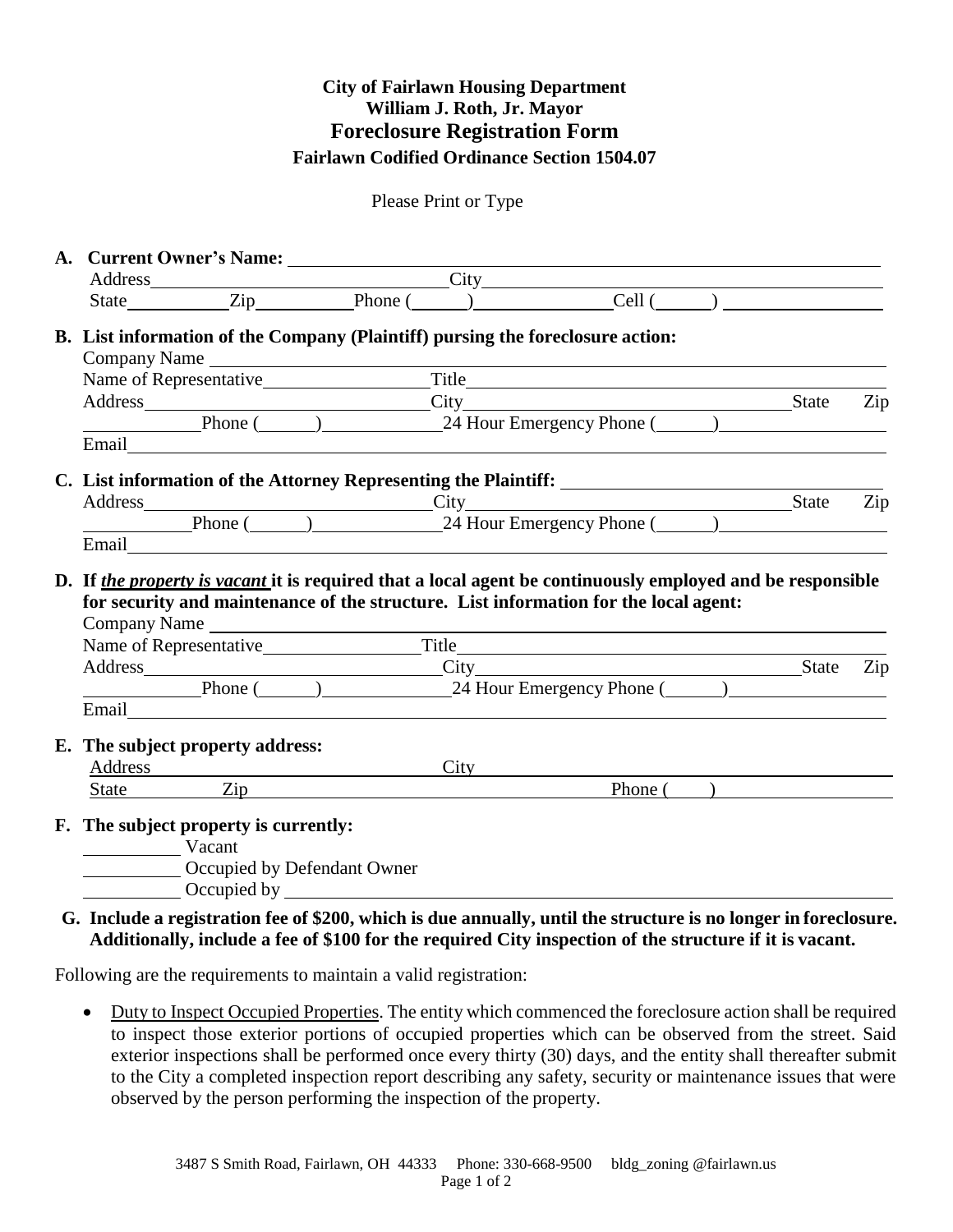## **Foreclosure Registration Form**

- Inspection of Unoccupied Properties. The City shall inspect the interior and exterior of any unoccupied residential property that is the subject of a foreclosure proceeding, and shall make a report concerning its inspection findings. In addition to the registration fee of two hundred dollars (\$200), the City shall charge the entity which commenced the foreclosure action an additional fee of one hundred dollars (\$100.00) for the inspection of unoccupied residential properties. The entity which has filed the foreclosure action shall be responsible for maintaining the interior and exterior of any unoccupied property in accordance with all applicable City ordinances. **Electrical service to the property shall be maintained at all times.** The entity which has filed the foreclosure action shall continuously employ a local agent to perform monthly inspections on the property to verify compliance with the requirements of this section, and any other applicable laws, for the duration of the foreclosure proceedings.
- Security of Unoccupied Properties. The entity which has filed the foreclosure action is responsible for maintaining any unoccupied property in foreclosure in a secure manner so as not to be accessible to unauthorized persons. A "secure manner" shall include, but not be limited to, the closure and locking of windows, doors, gates and other openings of such size that may allow a child or unauthorized adult to access the interior of the property and/or structure. Broken windows shall be secured by reglazing or replacing of the window. Any excavations, swimming pools or other attractive nuisances must be filled in with dirt or otherwise be made safe. Appropriate security lighting shall be maintained on the property. Any unoccupied property shall be posted with the name and twenty-four (24)-hour contact telephone number of the local agent. The posting shall be clearly visible from the street, and shall prominently display the name and twenty-four (24)-hour telephone number of the local agent.
- Duty to Provide Updated Information. The entity that has registered a property must report any change of information contained on the Registration Form within ten (10) days of the change. If the Registration Form submitted by the entity stated that the foreclosed property was occupied, the entity must report by telephone to the City's Residential Chief Building Official any knowledge the entity may later acquire showing that the property is no longer occupied. Such telephone report shall be made within seventy- two (72) hours of the entity acquiring any knowledge that the property is no longer occupied.
- Termination of Registration. Once the property is no longer in foreclosure, or is sold to a person or entity other than the mortgagee, the mortgagee must provide proof of sale or written notice of termination of the foreclosure proceedings to the City. Confirmations of sale must be immediately recorded by the entity which has obtained the said confirmation of sale.

**I have read and understand the rental registration information accompanying this registration form and I hereby acknowledge under penalty of law that I have completed this registration form truly and accurately to the best of my knowledge.**

Company Agent Signature

 $\frac{1}{\text{Date}}$ 

Print Name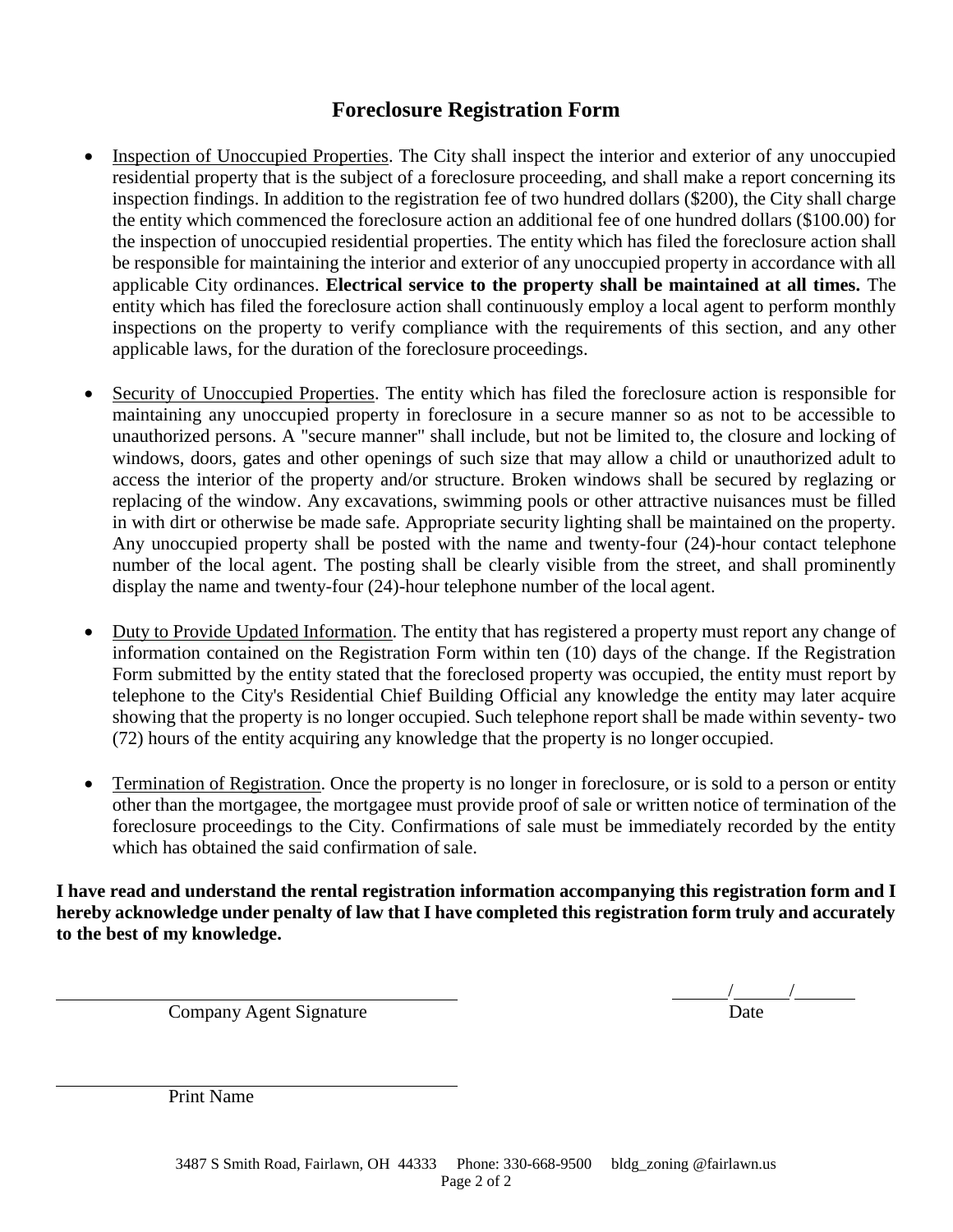## **Foreclosure Home Inspection Report**

Print this form and take it with you when you perform the inspection. Use it to record your observations and note defects. This form is intended to be used as a guide for compliance to the City's foreclosure registration requirements.

| Foreclosure Registration #      |                              | Home Address:                                                                                      |                      |  |
|---------------------------------|------------------------------|----------------------------------------------------------------------------------------------------|----------------------|--|
| Inspector's name & phone number |                              |                                                                                                    |                      |  |
| Inspector's e-mail address      |                              |                                                                                                    |                      |  |
| Date of Inspection:             |                              |                                                                                                    |                      |  |
| Is house vacant?                | complete Section A)          | $\Box$ Yes $\Box$ No (If the house is occupied, only<br>inspect exterior areas from the street and |                      |  |
| If vacant:                      |                              |                                                                                                    |                      |  |
|                                 |                              | Is electric service connected?                                                                     | $\Box$ Yes $\Box$ No |  |
|                                 |                              | Has house been winterized?                                                                         | $\Box$ Yes $\Box$ No |  |
|                                 | Are security lights working? |                                                                                                    | $\Box$ Yes $\Box$ No |  |
|                                 |                              |                                                                                                    |                      |  |